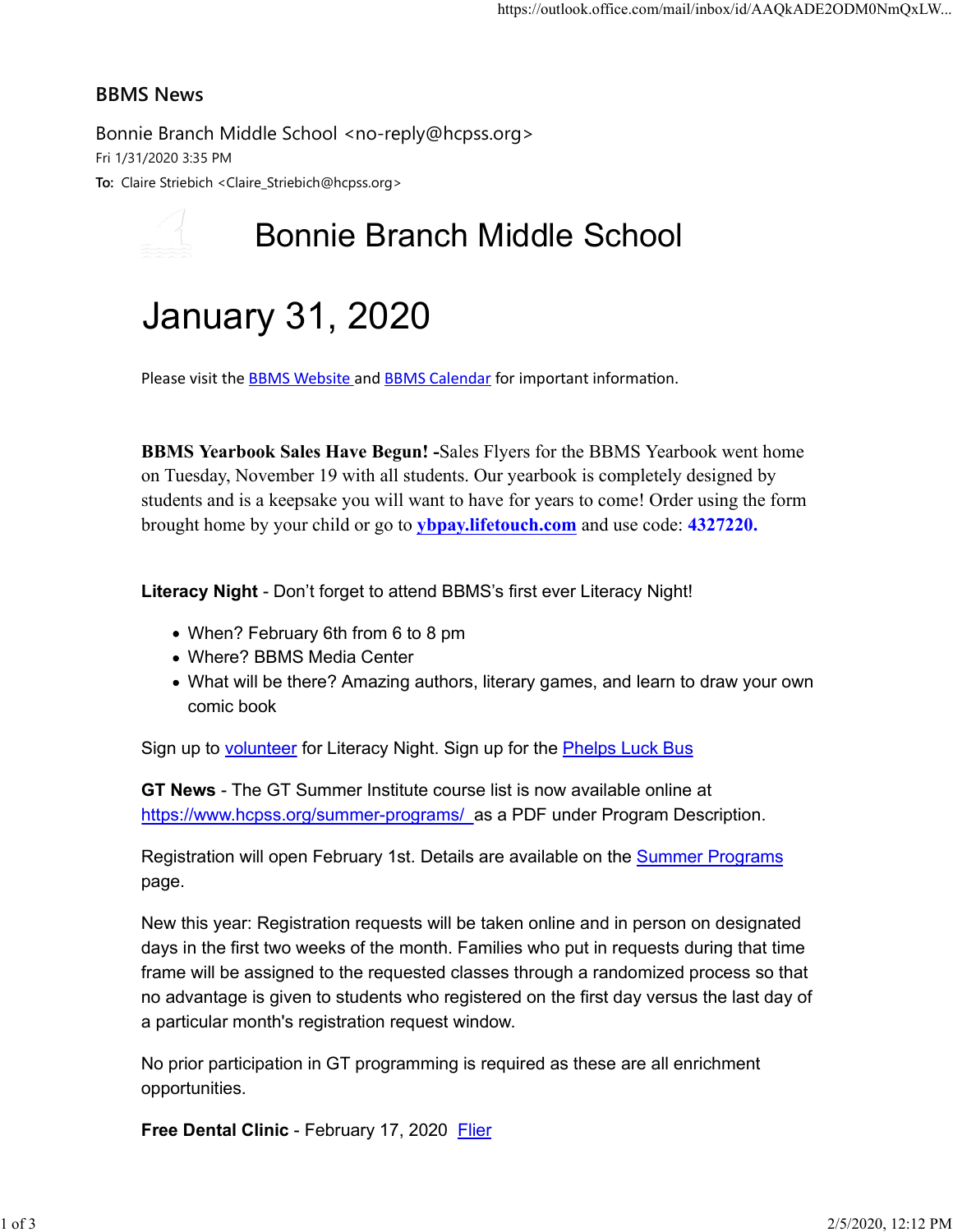### Community News for Parents - The below community notices are neither sponsored nor endorsed by the Howard County Public School System.

Please visit the Community News and Programs page at http://www.hcpss.org/community-news-and-programs/ for announcements of upcoming events and programs sponsored by non-profit organizations.

#### Columbia Association Camps - Flyer

#### HC DrugFree Updates:

Community Service Hours: All students (elementary through college) can receive community service hours for volunteering during any HC DrugFree event. For information, please email Admin@hcdrugfree.org or call 443-325-0040.

Not My Child - Teen Vaping and More: Parents/guardians are invited to join HC DrugFree and Marriotts Ridge High School PTSA for a free educational program on January 29 at 7:00 p.m. Open to the public. MRHS auditorium. (If school evening activities are cancelled due to weather, the program will be held on February 11.) Flier

## Connect with Us:



Address 4979 Ilchester Road Ellicott City, MD 21043



Phone 410-313-2580



Website bbms.hcpss.org

**Twitter** @hcpss\_bbms



Instagram @bonnie\_branch\_ms